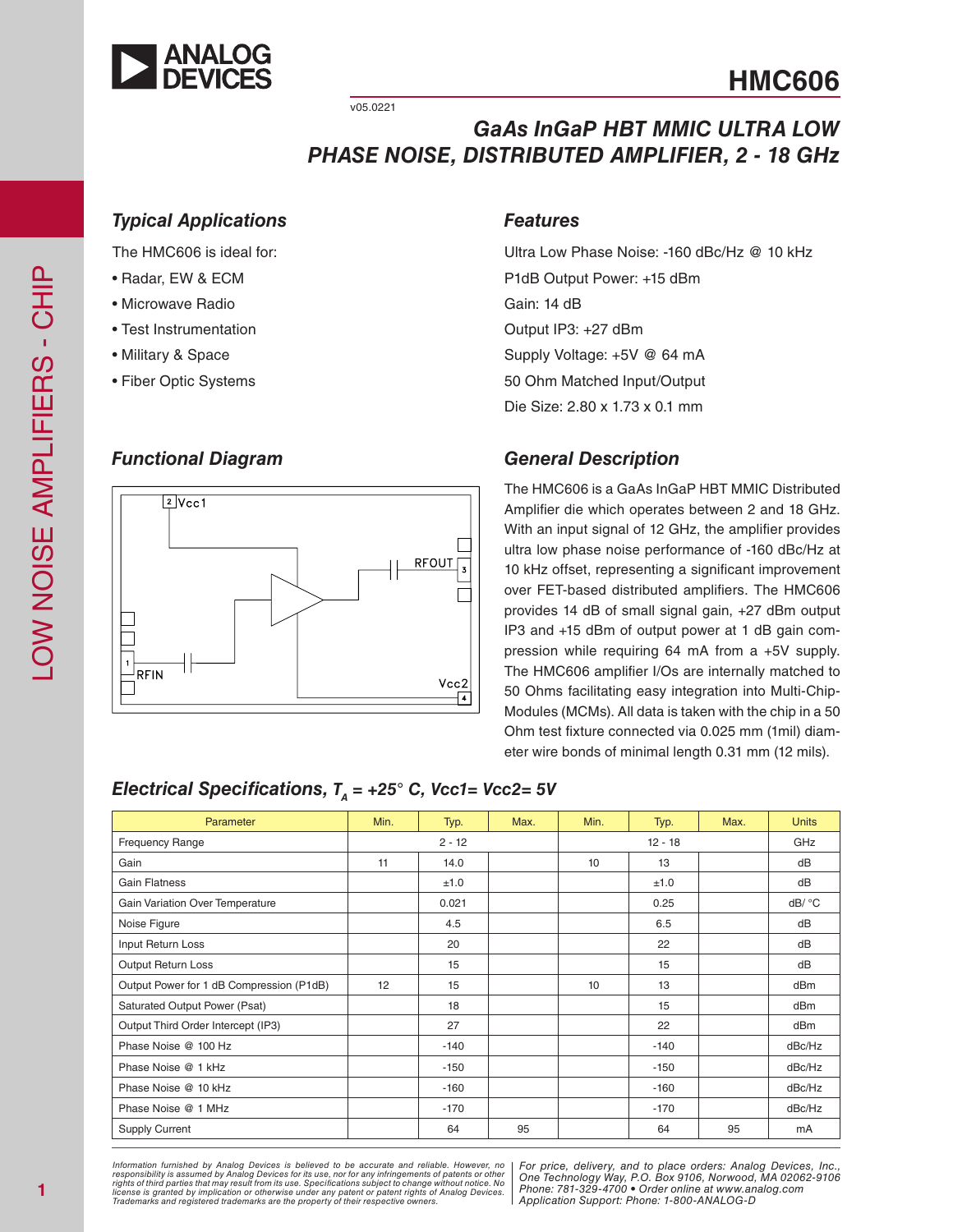

### **HMC606** v05.0221

# *GaAs InGaP HBT MMIC ULTRA LOW PHASE NOISE, DISTRIBUTED AMPLIFIER, 2 - 18 GHz*



*Input Return Loss vs. Temperature*



*Power Compression*





*Output Return Loss vs. Temperature*



*Noise Figure vs. Temperature*

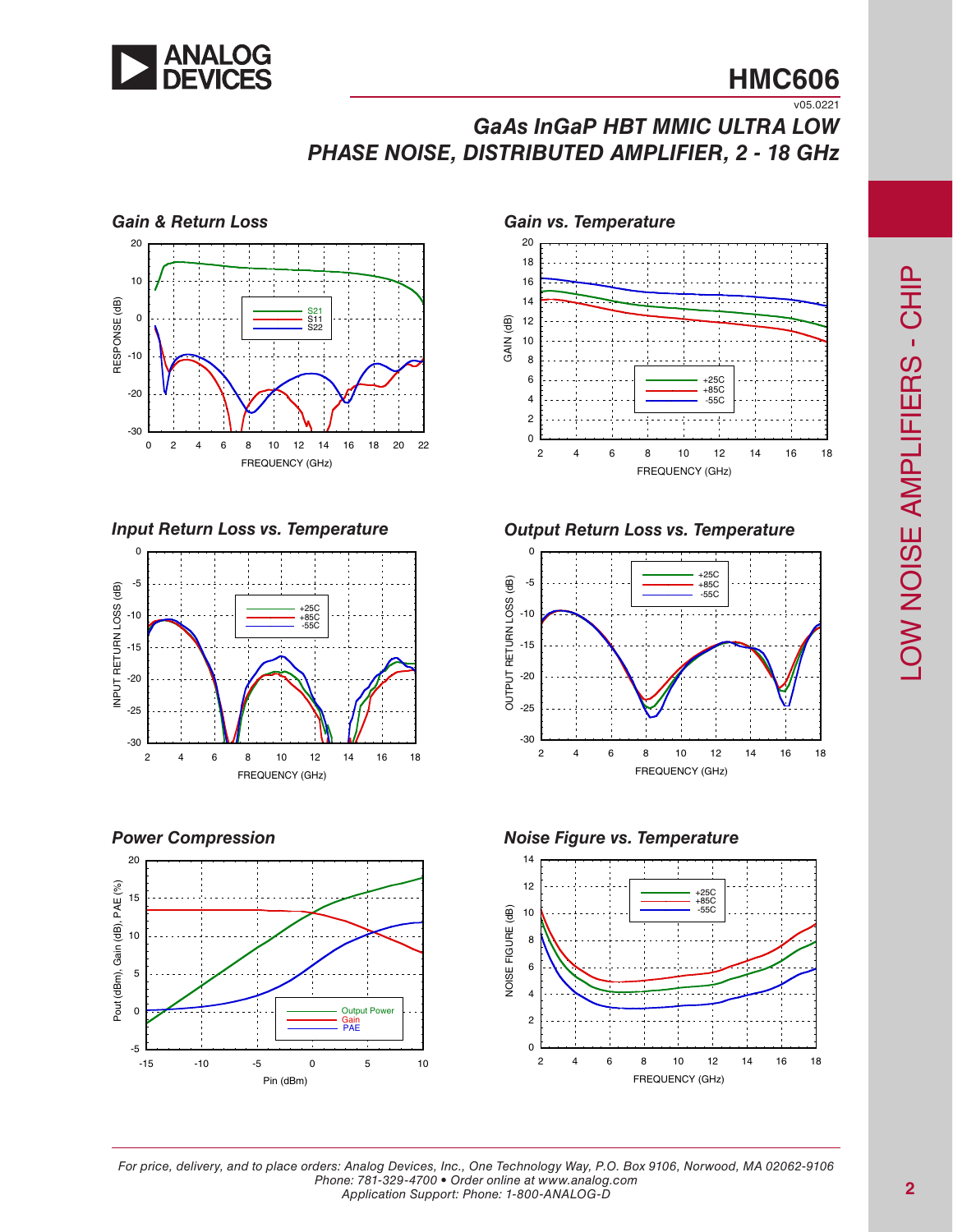

# *GaAs InGaP HBT MMIC ULTRA LOW PHASE NOISE, DISTRIBUTED AMPLIFIER, 2 - 18 GHz*



*Output IP3 vs. Temperature*



25 23 21 19 Psat (dBm) Psat (dBm) 17 15 13 11 +25C +85C 9 9<br>7<br>5 -55C 7 5 2 4 6 8 10 12 14 16 18 FREQUENCY (GHz)

*Additive Phase Noise Vs Offset Frequency, RF Frequency = 8 GHz, RF Input Power = 12 dBm (Psat*

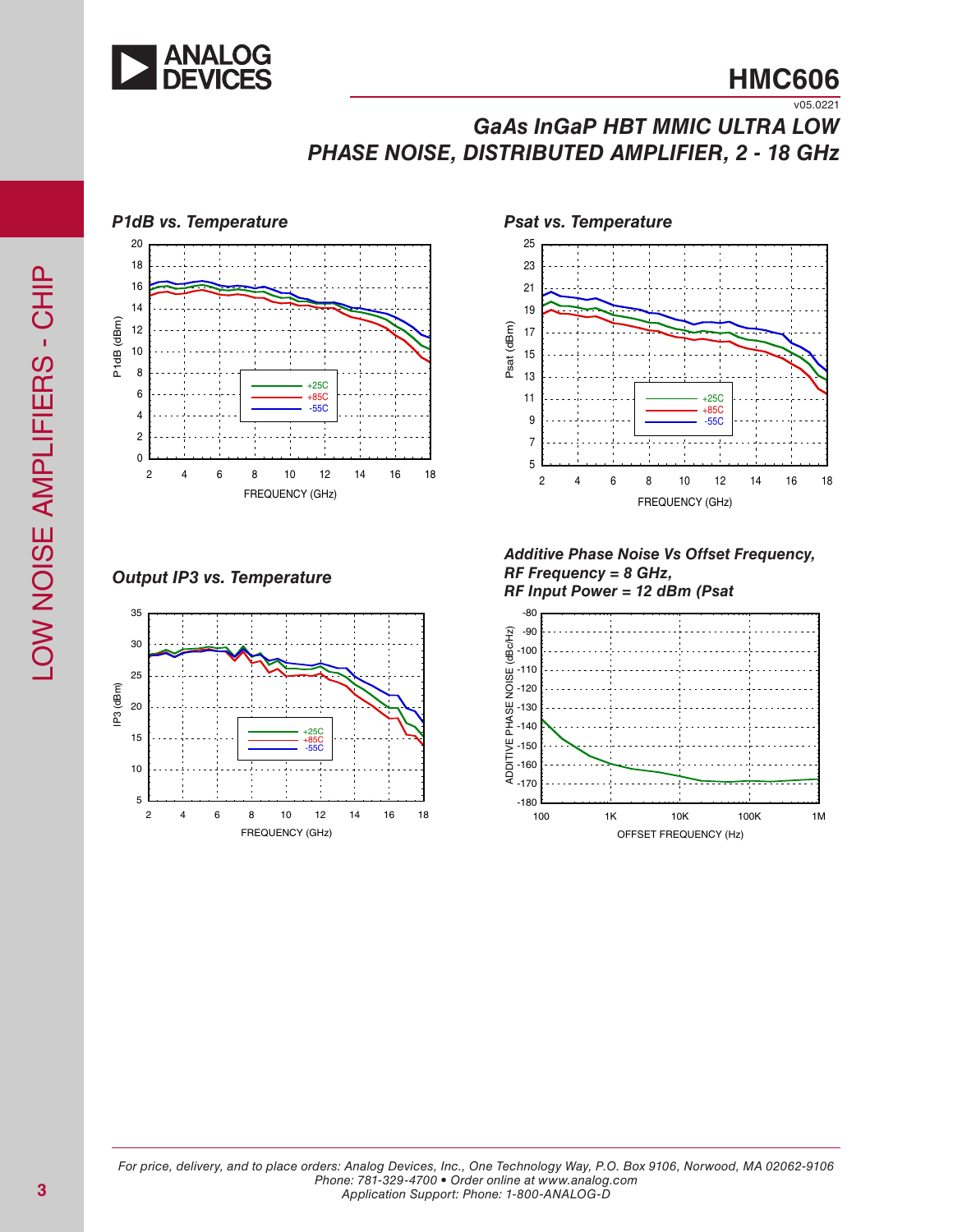

# **HMC606**

 $\overline{v05.0221}$ 

## *GaAs InGaP HBT MMIC ULTRA LOW PHASE NOISE, DISTRIBUTED AMPLIFIER, 2 - 18 GHz*

#### *Absolute Maximum Ratings*

| $Vdd1 = Vdd2 = 5V$                                                                          | 7V                       |  |
|---------------------------------------------------------------------------------------------|--------------------------|--|
| <b>RF Input Power (RFIN)</b>                                                                | $+15$ dBm                |  |
| <b>Channel Temperature</b>                                                                  | 175 °C                   |  |
| Continuous Pdiss (T = $85^{\circ}$ C)<br>(derate 14.6 mW/ $\degree$ C above 85 $\degree$ C) | 1.32 W                   |  |
| <b>Thermal Resistance</b><br>(channel to die bottom)                                        | 68.37 °C/W               |  |
| <b>Storage Temperature</b>                                                                  | -65 to +150 $^{\circ}$ C |  |
| <b>Operating Temperature</b>                                                                | -55 to +85 $\degree$ C   |  |

### *Typical Supply Current vs. Vcc1, Vcc2*

| $Vcc1 = Vcc2$ (V) | $lcc1 + lcc2$ (mA) |
|-------------------|--------------------|
| $+4.5$            | 53                 |
| $+5.0$            | 64                 |
| $+5.5$            | 74                 |



ELECTROSTATIC SENSITIVE DEVICE OBSERVE HANDLING PRECAUTIONS

### *Outline Drawing*



### *Die Packaging Information* [1]

| Standard        | Alternate     |  |  |  |  |
|-----------------|---------------|--|--|--|--|
| GP-1 (Gel Pack) | ∼             |  |  |  |  |
| _ _ _ _ _       | $\sim$ $\sim$ |  |  |  |  |

*[1] Refer to the "Packaging Information" section for die packaging dimensions. [2] For alternate packaging information contact Analog* 

*Devices.*

#### NOTES:

- 1. ALL DIMENSIONS IN INCHES [MILLIMETERS]
- 2. NO CONNECTION REQUIRED FOR UNLABELED BOND PADS
- 3. DIE THICKNESS IS 0.004 (0.100)
- 4. TYPICAL BOND PAD IS 0.004 (0.100) SQUARE
- 5. BACKSIDE METALLIZATION: GOLD
- 6. BACKSIDE METAL IS GROUND
- 7. BOND PAD METALIZATION: GOLD

LOW NOISE AMPLIFIERS - CHIP LOW NOISE AMPLIFIERS - CHIP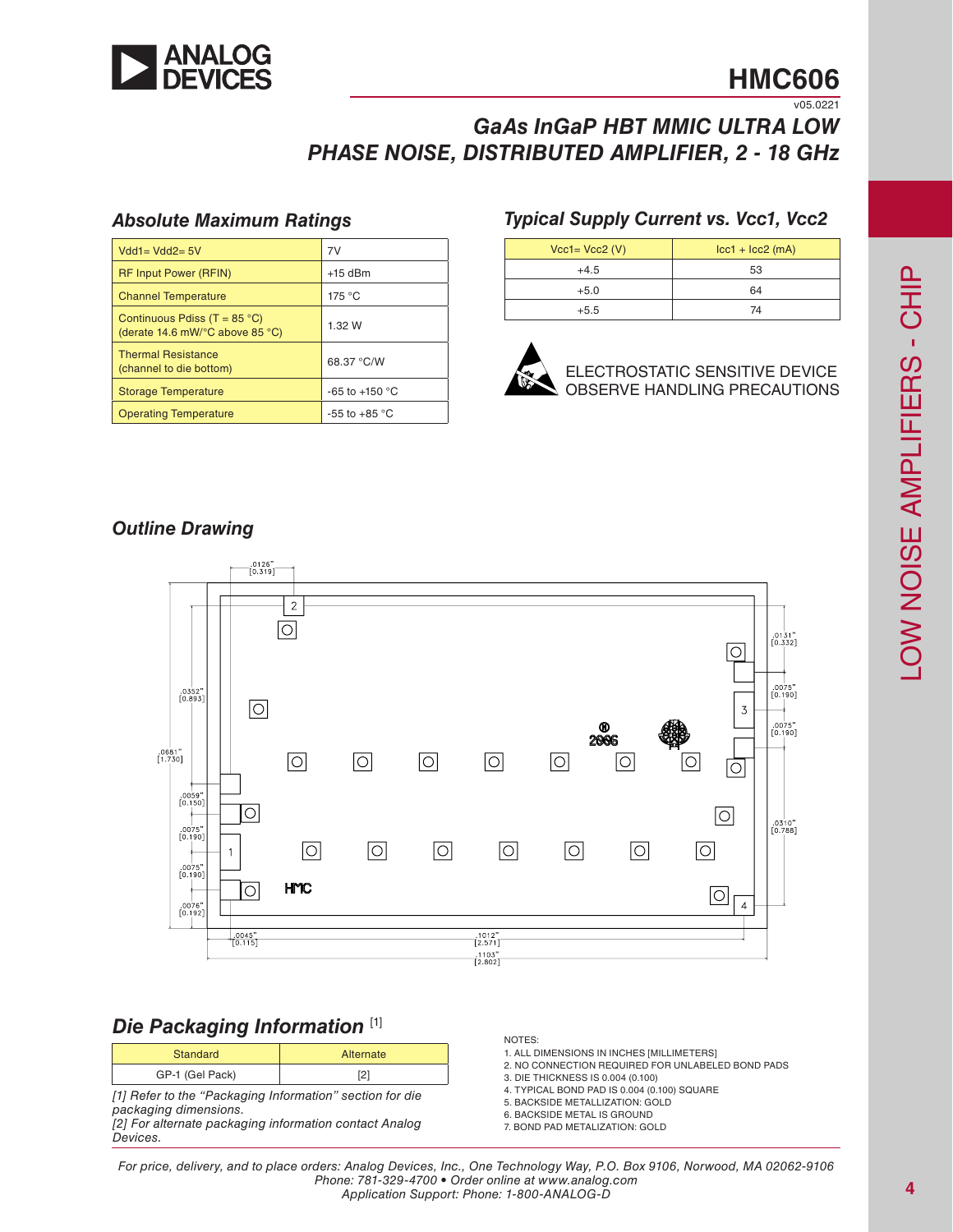

# *GaAs InGaP HBT MMIC ULTRA LOW PHASE NOISE, DISTRIBUTED AMPLIFIER, 2 - 18 GHz*

#### *Pad Descriptions*

| <b>Pad Number</b> | <b>Function</b> | <b>Description</b>                                | <b>Interface Schematic</b> |
|-------------------|-----------------|---------------------------------------------------|----------------------------|
|                   | <b>RFIN</b>     | This Pad is AC coupled<br>and matched to 50 Ohms. | RFIN                       |
| 2, 4              | Vcc1, Vcc2      | $Vcc1 = Vcc2 = 5V$                                | Vcc1<br>Vcc2               |
| 3                 | <b>RFOUT</b>    | This Pad is AC coupled<br>and matched to 50 Ohms. | $\circ$ RFOUT              |

### *Assembly Diagram*